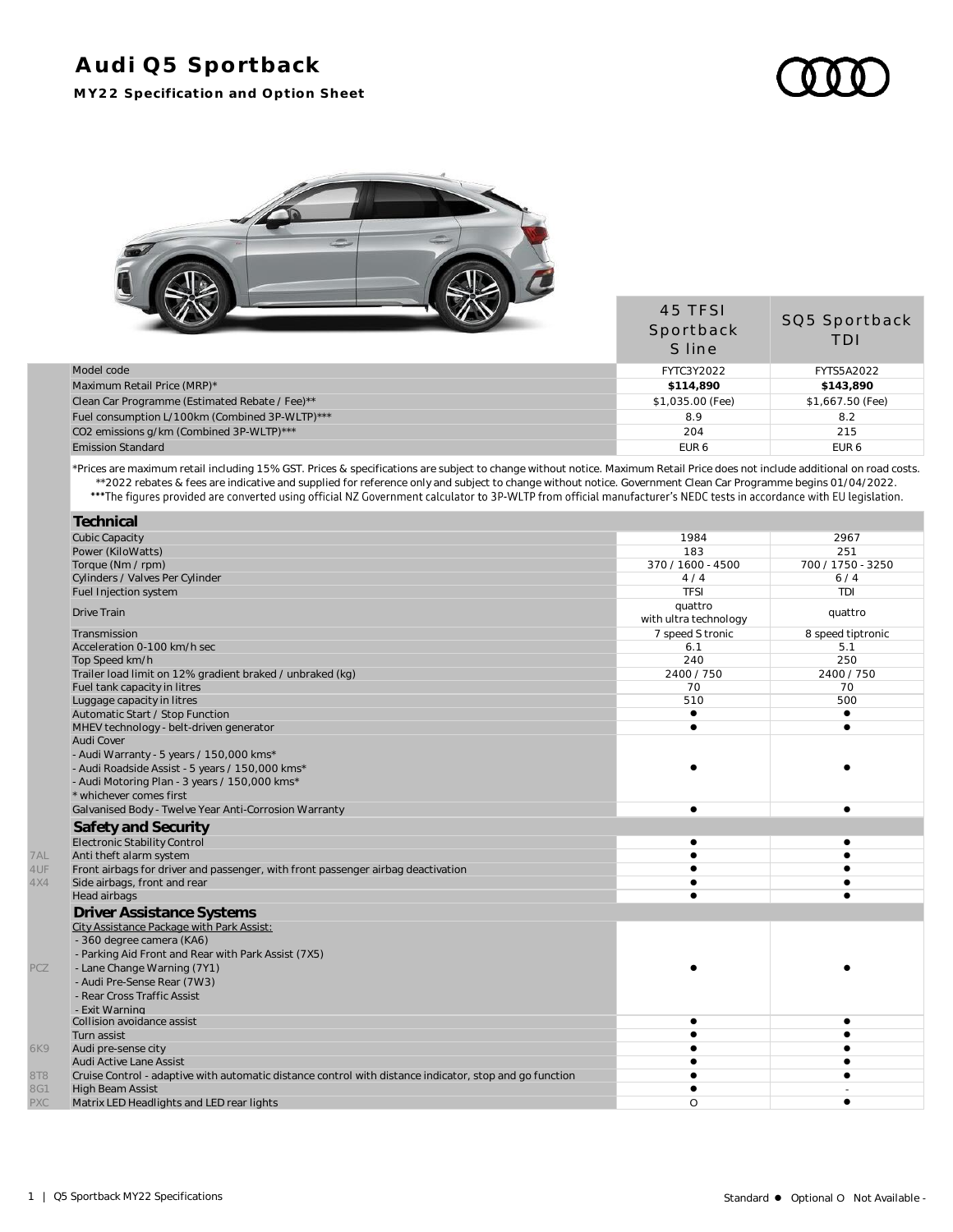

|                        |                                                                                           | 45 TFSI<br>Sportback<br>S line                                         | SQ5 Sportback<br><b>TDI</b>                                                     |
|------------------------|-------------------------------------------------------------------------------------------|------------------------------------------------------------------------|---------------------------------------------------------------------------------|
|                        | Model code                                                                                | FYTC3Y2022                                                             | FYTS5A2022                                                                      |
|                        | Maximum Retail Price (MRP)*                                                               | \$114,890                                                              | \$143,890                                                                       |
|                        | Wheels                                                                                    |                                                                        |                                                                                 |
|                        |                                                                                           | 20" alloys                                                             | 21" alloys                                                                      |
|                        | <b>Alloy Wheels</b>                                                                       | in 5-segment-spoke style,<br>graphite grey, diamond<br>turned<br>(V71) | in 5-V-spoke style, anthracite<br>black, diamond turned,<br>Audi Sport<br>(451) |
|                        | <b>Tyres</b>                                                                              | 255 / 45 R20                                                           | 255 / 40 R21                                                                    |
| 1BV                    | Sports suspension                                                                         |                                                                        |                                                                                 |
| 2MB                    | Air suspension with electronic shock absorbtion control - S Model                         |                                                                        |                                                                                 |
| 3F1                    | Collapsible spare wheel                                                                   |                                                                        |                                                                                 |
| <b>1S1</b>             | Tool kit and car jack                                                                     |                                                                        |                                                                                 |
| <b>7K9</b>             | Tyre pressure monitoring system - indirect                                                |                                                                        |                                                                                 |
|                        | Exterior                                                                                  |                                                                        |                                                                                 |
|                        | Exterior design                                                                           | S line                                                                 | S                                                                               |
| 6XL                    | Exterior mirrors, electrically adjustable, heated, memory function, folding, auto dimming | $\bullet$                                                              | $\bullet$                                                                       |
| 6FA                    | Exterior mirror housings in body colour                                                   | ∙                                                                      |                                                                                 |
| 6FC                    | Exterior mirror housings in aluminium look                                                |                                                                        |                                                                                 |
| TI8                    | Headlights - LED                                                                          | $\bullet$                                                              |                                                                                 |
| 81Y                    | Headlights - LED Matrix with dynamic light design and dynamic turn signal                 | O                                                                      |                                                                                 |
| 8K4                    | Separate daytime running lights                                                           |                                                                        |                                                                                 |
| 8VG                    | Rear lights - LED                                                                         |                                                                        |                                                                                 |
| 8VP                    | Rear lights - LED with dynamic rear indicator                                             | O                                                                      |                                                                                 |
| 3S1                    | Roof rails - aluminium                                                                    | $\bullet$                                                              |                                                                                 |
| 4E7<br>PC <sub>2</sub> | Tailgate - electrically opening and closing                                               |                                                                        |                                                                                 |
|                        | Red brake callipers<br>Trailer hitch preparation                                          |                                                                        |                                                                                 |
| 1D8                    | (towbar and e-kit needs to be purchased separately)                                       | $\bullet$                                                              |                                                                                 |
|                        | Seats and Upholstery                                                                      |                                                                        |                                                                                 |
| Q1D                    | Front seats - sports                                                                      | $\bullet$                                                              |                                                                                 |
| 7P1                    | Power adjustable lumbar support in front seats                                            |                                                                        |                                                                                 |
| 3L4                    | Electric front seats with memory function for driver's seat                               |                                                                        |                                                                                 |
| 4A3                    | <b>Heated front seats</b>                                                                 |                                                                        |                                                                                 |
| 3B3                    | ISOFIX child seat mounting and Top Tether anchorage points for outer rear seats           |                                                                        |                                                                                 |
| N <sub>2</sub> R       | Leather upholstery - Fine nappa leather with diamond pattern                              |                                                                        |                                                                                 |
| 3NS                    | Rear seat bench plus                                                                      |                                                                        |                                                                                 |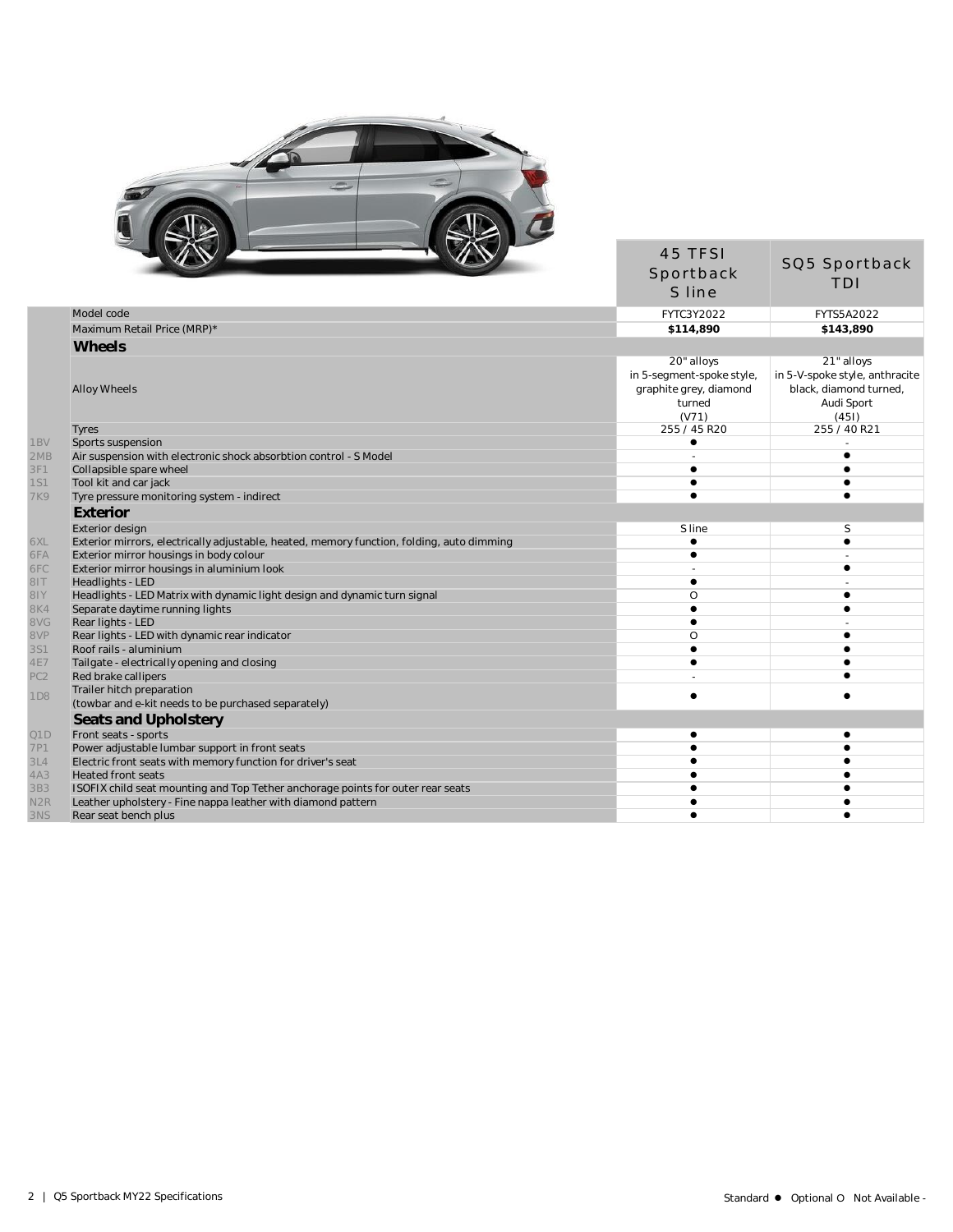

|                 |                                                                                                                                                            | 45 TFSI<br>Sportback<br>S line | SQ5 Sportback<br>TDI |
|-----------------|------------------------------------------------------------------------------------------------------------------------------------------------------------|--------------------------------|----------------------|
|                 | Model code                                                                                                                                                 | FYTC3Y2022                     | <b>FYTS5A2022</b>    |
|                 | Maximum Retail Price (MRP)*                                                                                                                                | \$114,890                      | \$143.890            |
|                 | Interior                                                                                                                                                   |                                |                      |
| 002             | Ambient lighting package - including 3 predefined colour profiles. LED lighting for cupholders, centre<br>console, footwells, door pockets, door lighting. | $\circ$                        | $\bullet$            |
|                 | Audi Connect                                                                                                                                               |                                |                      |
|                 | Audi Connect Data Module (IV8)                                                                                                                             |                                |                      |
|                 | - Audi Connect Enabler                                                                                                                                     |                                |                      |
|                 | - Audi Connect SIM                                                                                                                                         |                                |                      |
|                 | - WiFi Hotspot (excl. data)                                                                                                                                |                                |                      |
|                 | - Audi connect Navigation and infotainment plus (3 years) (IT3)                                                                                            |                                |                      |
|                 | - Online search for navigation destinations                                                                                                                |                                |                      |
|                 | - Detailed Point of Interest display                                                                                                                       |                                |                      |
|                 | - Online traffic information                                                                                                                               |                                |                      |
|                 | - Online parking information                                                                                                                               |                                |                      |
|                 | - Weather information                                                                                                                                      |                                |                      |
| <b>IV8/</b>     | - myAudi Navigation                                                                                                                                        |                                |                      |
| IT3/            | - Navigation with Google Earth                                                                                                                             |                                |                      |
| IW3             | - Map update online                                                                                                                                        |                                |                      |
|                 | - Safety & Service (10 years) (IW3)                                                                                                                        |                                |                      |
|                 | - Audi Service Request                                                                                                                                     |                                |                      |
|                 | - Audi Roadside Assistant                                                                                                                                  |                                |                      |
|                 | - Emergency Call                                                                                                                                           |                                |                      |
|                 | - Security & Convenience (3 years)                                                                                                                         |                                |                      |
|                 | - Vehicle Status Report                                                                                                                                    |                                |                      |
|                 | - Car Finder                                                                                                                                               |                                |                      |
|                 | - Theft Alarm Notification                                                                                                                                 |                                |                      |
|                 | - Remote Lock / Unlock                                                                                                                                     |                                |                      |
|                 |                                                                                                                                                            |                                |                      |
|                 | - Remote Horn & Light<br>- Geofencing, Speed Alert                                                                                                         |                                |                      |
|                 |                                                                                                                                                            |                                |                      |
| 2H9             | Audi Drive Select - configure the vehicle characteristics via modes Auto, Comfort, Dynamic, Efficiency and<br>Individual                                   | $\bullet$                      | $\bullet$            |
|                 | Audi Smartphone Interface (Apple Car Play and Android Auto)                                                                                                | $\bullet$                      | ٠                    |
| IU1<br>9S9      | Audi Virtual Cockpit - Fully digital instrument cluster, with 12.3" high resolution LCD screen.                                                            | $\bullet$                      |                      |
| <b>9AQ</b>      | Automatic air conditioning - three zone                                                                                                                    | $\bullet$                      | $\bullet$            |
| 9S7             | Driver Information System, colour                                                                                                                          |                                |                      |
| 4F <sub>2</sub> | Comfort key - keyless access, including sensor controlled tailgate release                                                                                 |                                | ٠                    |
| GT6             | Accent surfaces - Gloss black                                                                                                                              |                                |                      |
| 5TG             | Dash inserts - Matte brushed aluminium                                                                                                                     |                                |                      |
| 6NQ             | Roof liner - black                                                                                                                                         |                                |                      |
| KS1             | Head-up display                                                                                                                                            | O                              |                      |
| 4L6             | Interior mirror, auto dimming                                                                                                                              | $\bullet$                      | $\bullet$            |
|                 |                                                                                                                                                            |                                |                      |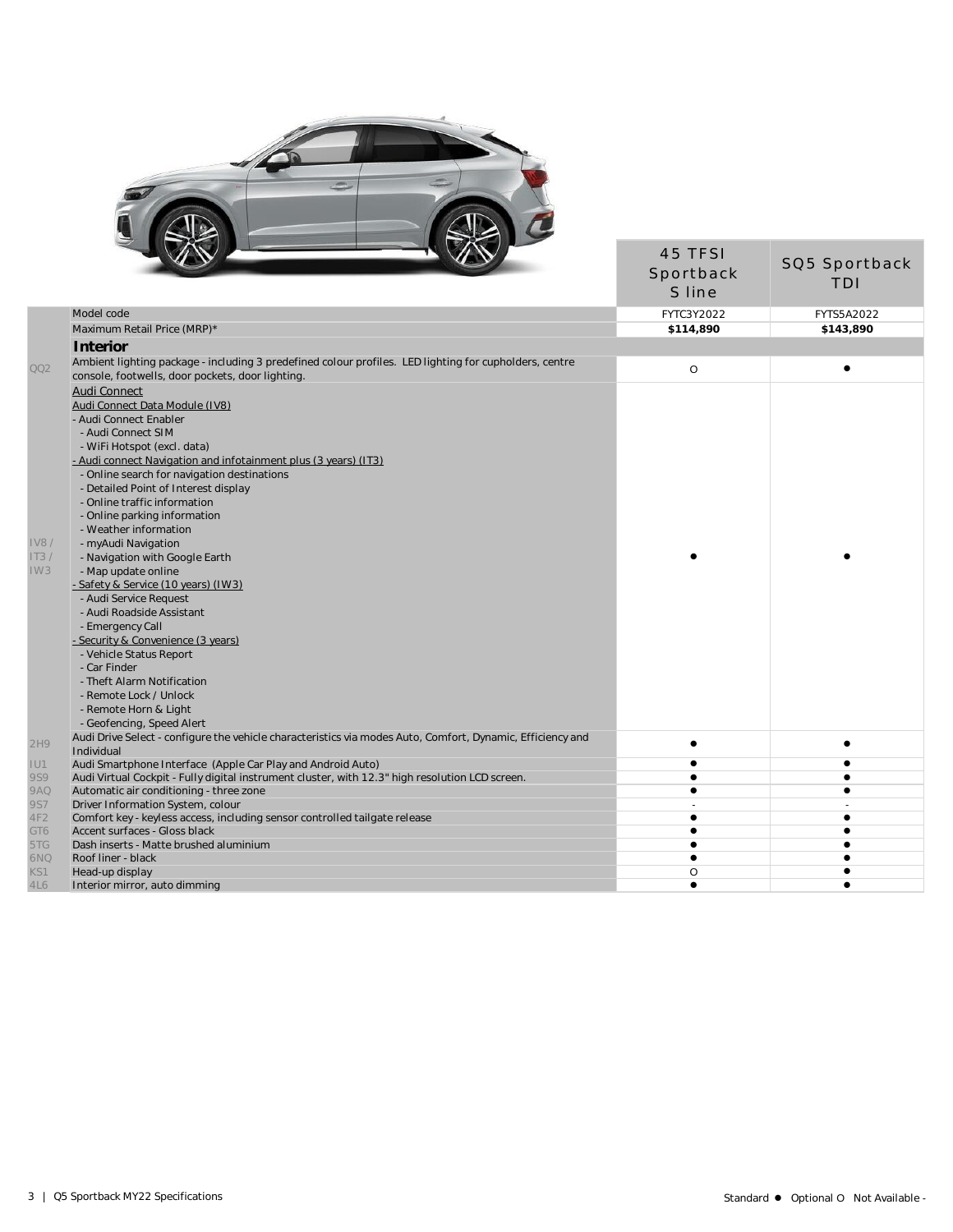

|                    | $\sim$                                                                                                                                                     | Sportback<br>S line | SQ5 Sportback<br><b>TDI</b> |
|--------------------|------------------------------------------------------------------------------------------------------------------------------------------------------------|---------------------|-----------------------------|
|                    | Model code                                                                                                                                                 | FYTC3Y2022          | FYTS5A2022                  |
|                    | Maximum Retail Price (MRP)*                                                                                                                                | \$114,890           | \$143,890                   |
| 1XW                | Leather steering wheel, 3-spoke design with gear change paddles                                                                                            |                     | $\bullet$                   |
| QQ1                | Lighting package - additional LED interior and exterior lighting                                                                                           | $\bullet$           |                             |
| 7UG                | <b>MMI Navigation Plus</b>                                                                                                                                 | $\bullet$           | $\bullet$                   |
| 3CX                | Net partition                                                                                                                                              | ٠                   | $\bullet$                   |
| QL5                | Privacy glass                                                                                                                                              |                     |                             |
| QE1                | Storage compartment and luggage compartment package                                                                                                        | $\bullet$           | $\bullet$                   |
|                    | <b>Alloy Wheel Options</b>                                                                                                                                 |                     |                             |
| 53V                | 20" Alloys, 5-arm style                                                                                                                                    | <b>NCO</b>          | $\sim$                      |
| <b>COO</b>         | 20" Alloys, 5-arm Falx style, Black Matte, diamond-turned (forces 6FQ - Carbon mirror housings)                                                            | <b>NCO</b>          | $\sim$                      |
| U74                | 20" Alloys, 10-spoke Y-style, Audi Sport                                                                                                                   | <b>NCO</b>          | $\sim$                      |
| 40T                | 20" Alloys, 5-arm off-road sty, Matte Titan. Gray, dia-turn, Audi Sport                                                                                    | \$1,500             | $\sim$                      |
| CFO                | 20" Alloys, 10-spoke star sty, Platinum Gray, diam.-turned, Audi Sport                                                                                     | \$1,500             |                             |
| 54U                | 20" Alloys, 5-V-spoke star style, Anthra. Black, dia-turn, Audi Sport                                                                                      | \$1,500             | ÷.                          |
| 44Z                | 21" Alloys, 5-arm Avius style, Black Matte, diamond-turned (forces 6FQ - Carbon mirror housings)                                                           | \$2,200             | $\sim$                      |
| 42W                | 21" Alloys, 5-arm polygon style, Audi Sport                                                                                                                | \$2,200             | <b>NCO</b>                  |
| 451                | 21" Alloys, 5-V-spoke offset style, Anthrac. Black, dia-turn, Audi Sport                                                                                   | \$3,100             | $\bullet$                   |
| CM8                | 21" Alloys, 5-dbl-spoke module sty, Matte Struct. Gray, Audi Sport                                                                                         | \$3,100             | <b>NCO</b>                  |
|                    | <b>Exterior Options</b>                                                                                                                                    |                     |                             |
| 1BL                | Suspension with damping control                                                                                                                            | \$2,500             | $\sim$                      |
| 1BK                | Adaptive air suspension                                                                                                                                    | \$5,000             |                             |
| 4ZD/<br><b>3S2</b> | Audi Exclusive Black Gloss styling package, with black roof rails                                                                                          | \$1,500             | \$1,500                     |
| 6FJ                | Exterior mirror housings in gloss black                                                                                                                    | \$300               | \$300                       |
| 6FQ                | Exterior mirror housings in carbon                                                                                                                         | \$2,000             | \$2,000                     |
| PXC                | Matrix LED headlights, LED rear lights and headlight washers                                                                                               | \$3,500             | $\bullet$                   |
| 8SC                | OLED rear lights with specific tail light Signature 1                                                                                                      | \$3,300             | \$3,300                     |
| 8VY                | OLED rear lights with specific tail light Signature 2                                                                                                      | \$3,300             | \$3,300                     |
| 8VZ                | OLED rear lights with specific tail light Signature 3                                                                                                      | \$3,300             | \$3,300                     |
| 3FU                | Panoramic glass sunroof (removes 3CX - Net partition)                                                                                                      | \$4,200             | \$4,200                     |
| GH <sub>2</sub>    | quattro with sports differential                                                                                                                           | $\blacksquare$      | \$3,800                     |
|                    | Metallic Paint                                                                                                                                             | <b>NCO</b>          | <b>NCO</b>                  |
|                    | Daytona Grey Pearl Effect Paint                                                                                                                            | <b>NCO</b>          | <b>NCO</b>                  |
|                    | Audi Exclusive paint                                                                                                                                       | POA                 | POA                         |
|                    | Interior Options                                                                                                                                           |                     |                             |
| QQ2                | Ambient lighting package - including 3 predefined colour profiles. LED lighting for cupholders, centre<br>console, footwells, door pockets, door lighting. | \$400               | $\bullet$                   |
| 9VD                | Audi Sound System                                                                                                                                          | \$850               |                             |
| 9VS                | Bang & Olufsen Sound System                                                                                                                                | \$3,250             | \$2,000                     |
| KS1                | Head-up display                                                                                                                                            | \$2,750             | $\bullet$                   |
| 4A4                | Heated rear seats                                                                                                                                          | \$950               | \$950                       |
| 4M9                | Climate-controlled cup holder                                                                                                                              | \$450               | \$450                       |
| 5TL                | Inlays - Black Piano Lacquer, Audi Exclusive                                                                                                               | \$1,500             | \$1,500                     |
| 5MK                | Inlays - Carbon Atlas                                                                                                                                      | $\mathbf{r}$        | \$1,500                     |
| 816                | Pneumatic lumbar support with massage function for front seats                                                                                             | \$1,500             | \$1,500                     |
| 3GN                | Rails system with load-securing net                                                                                                                        | \$600               | \$600                       |
| 1XP                | Leather steering wheel, 3-spoke design with gear change paddles, heated                                                                                    | \$950               | \$950                       |

45 TFSI